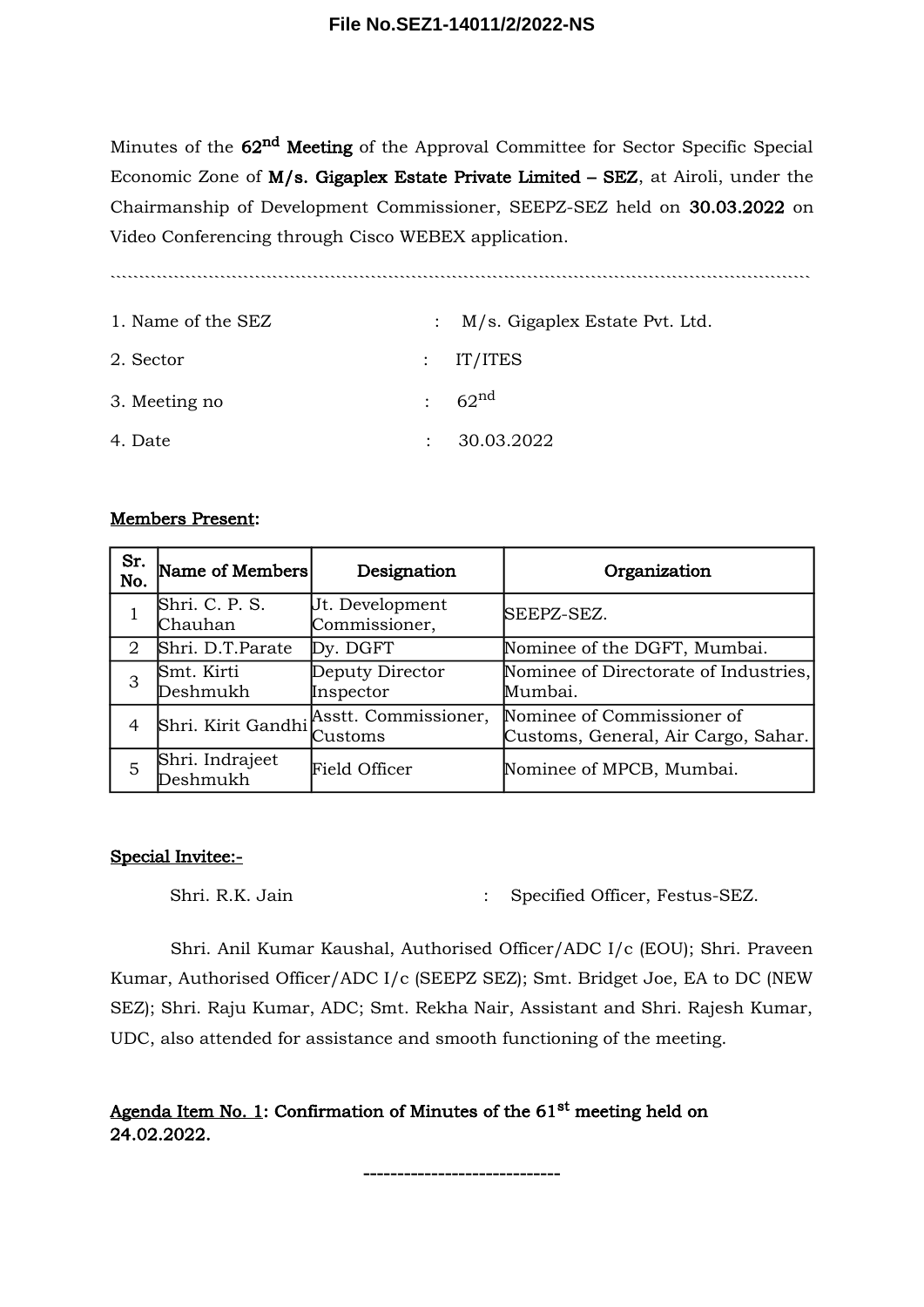The Minutes of the  $61<sup>st</sup>$  Meeting held on 24.02.2022 were confirmed with consensus.

## Agenda Item No. 02: Monitoring Performance of M/s. UBS Business Solutions (India) Private limited located at – M/s. Gigaplex Estate Private Limited - SEZ for the period 2017-18 to 2020-21.

The Annual Performance Report for the years 2017-18 to 2020-21 were submitted by the Unit and verified by the Specified Officer, Gigaplex – SEZ vide letter dated 25.03.2022. The unit has achieved positive NFE of Rs. 2,07,528.58 Lakhs on cumulative basis as per S.O.'s verification report.

Decision:- After deliberation, the Committee noted the performance of M/s. UBS Business Solutions Private Limited located at Gigaplex Estate Private Limited – SEZ for the period 2017-18 to 2020-21 in terms of Rule 54 of SEZ Rules, 2006.

Meeting ended with the vote of thanks to the Chair.

Signed by Shri. Shyam Jagannathan Date: 06-04-2022 22:16:32 Renamiersonovam-Development Commissioner